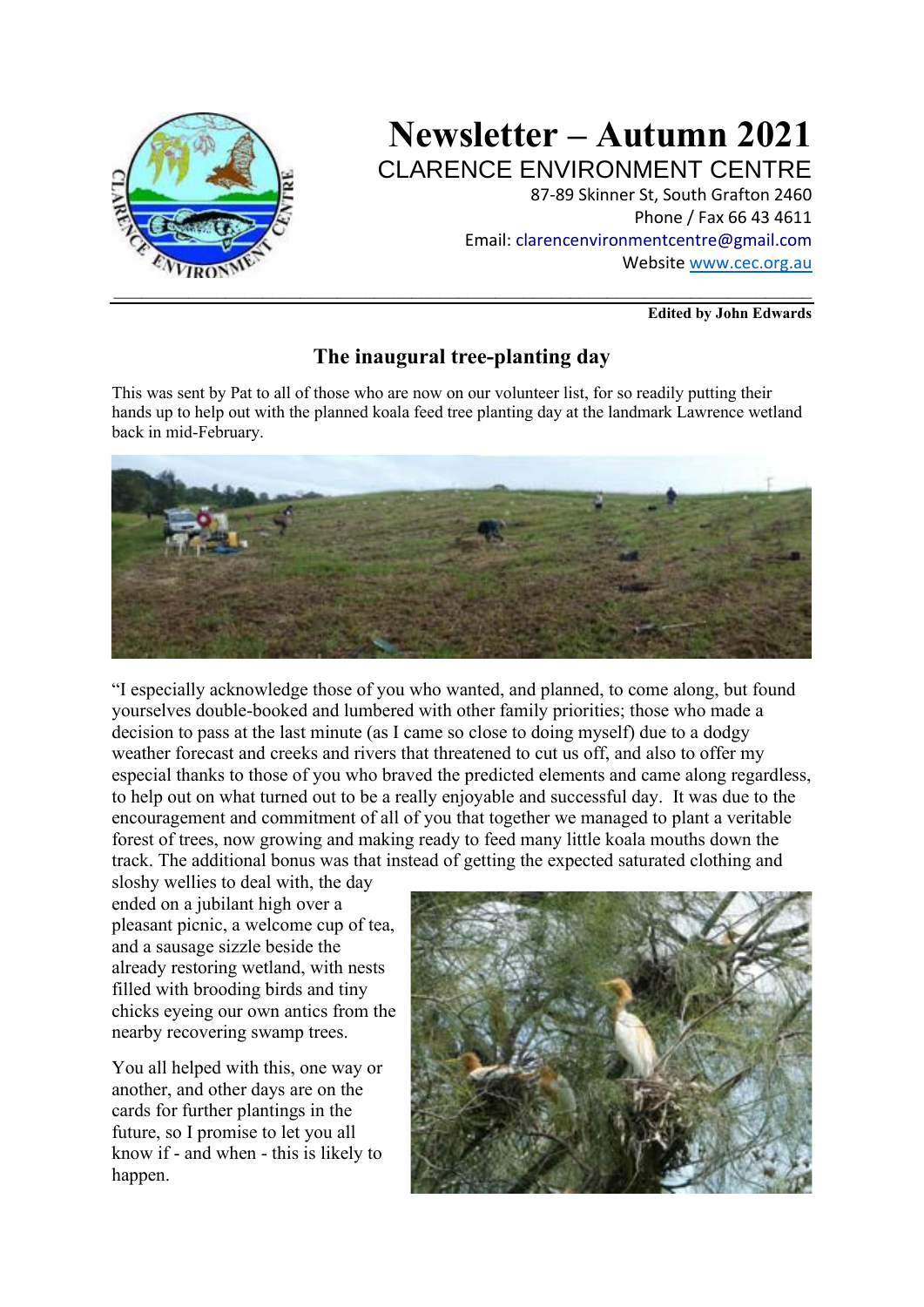Meanwhile we can all feel justifiably proud to be able to be involved and able to play a small part in the restoration of this remarkable sanctuary, which has been through some tough times of late with no one to look after it.

Our sincere congratulations especially go to Elizabeth and Neville for daring to purchase the place with its full restoration in mind, and protection of this famous egret colony for the Clarence Valley community to enjoy and marvel at into the future.

You are all champions. Thank you, from us, for the birds, and the healthy koalas now gradually arriving in increasing numbers into the Lawrence river surrounds. The place is soon about to look incredible.

Pat

## \* \* \* **More on the politics of climate change**

In our quest to combat climate change, it seems that political philosophy and denial, spurred on by vested interests, are our greatest impediment to successfully avoiding an unmanageable outcome. Two weeks ago, the United Nations Secretary-General, Antonio Guterres warned that the planet is on track to be 3 to 5 degrees warmer within 80 years, that's more than double the warming that scientists believe we can safely endure.



In fact, it is now predicted that the manageable 1.5-degree maximum warming could be reached as early as 2024, after which, continued inaction will most likely have catastrophic consequences.

With this dire warning front and foremost, one would think there would be some degree of urgency to address the situation, but no, instead, some Australian politicians are advocating for Clean Energy Finance Corporation money to be used to fund new coal-fired power stations, arguably the greatest source of greenhouse gas emissions.

On the other side of the equation, forests across the globe, one of nature's most efficient carbon depositories, are being cleared at increasing rates for agriculture, and more recently to be burned to generate electricity. Apparently, the term renewable energy is being manipulated to imply that "renewable" is somehow "clean" and acceptable, and that's given denialists the opportunity to promote the use of 'biomass' here in Australia.

The escalation of biomass use is so great, that a group of over 500 international scientists have written to the Presidents of the US, the European Council, the European Commission, and South Korea, as well as the Prime Minister of Japan, asking them to intervene to end the practice of burning wood for energy at an industrial scale. They rightly argue that the practice is seriously undermining efforts not only to address climate change, but to protect biodiversity as well.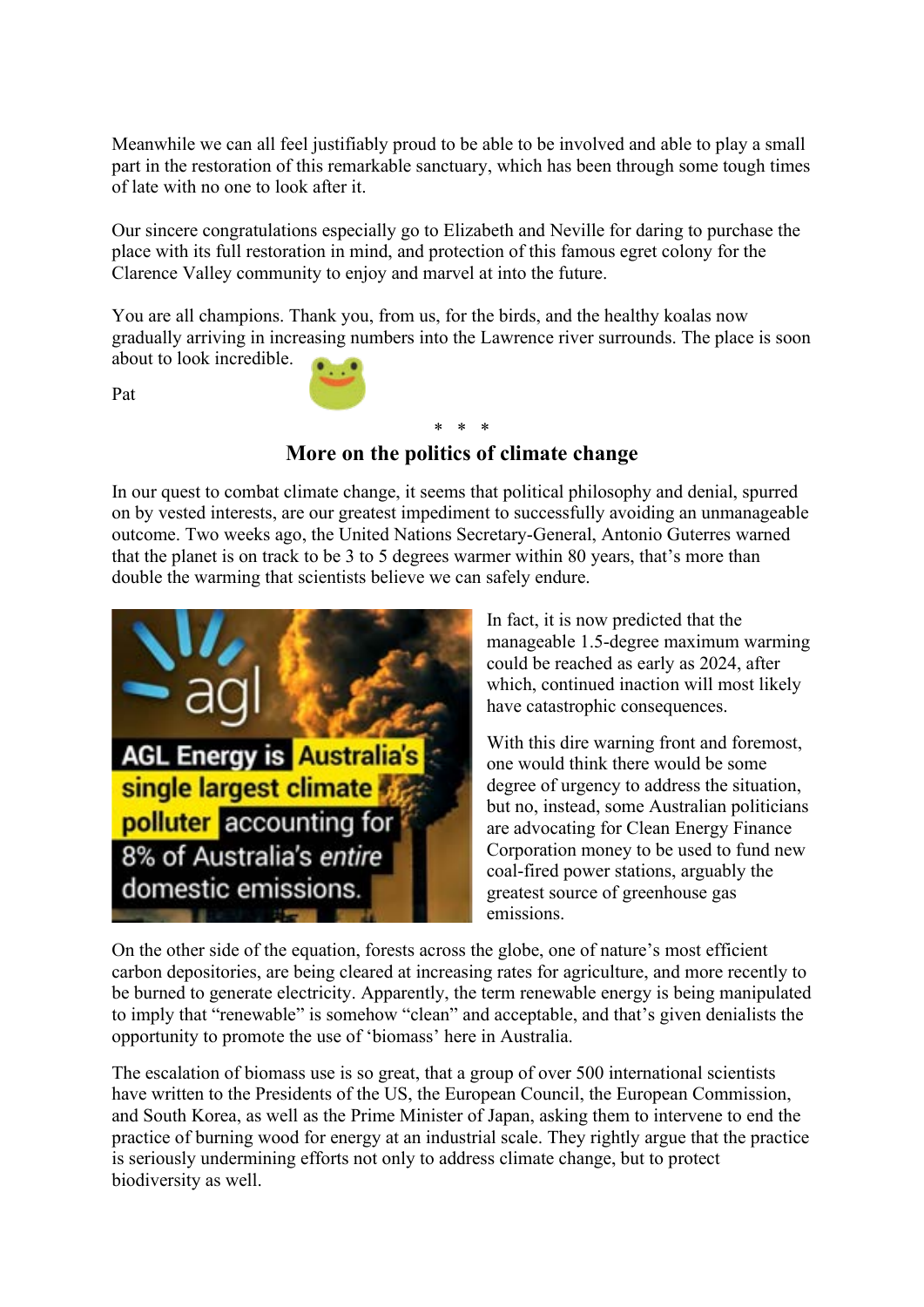Native forest timbers are already being burned to produce electricity here in Australia, although not yet at the industrial scale currently occurring overseas. However, Australian forest timber is also being exported as biomass, in the form of 'biopellets', to countries such as Japan where it is used to generate electricity. The insanity continues!

#### \* \* \* **Helping build the bank of scientific knowledge**

Over the 32 years that the Clarence Environment Centre has been active in the Valley, our organisation has built an impressive bank of ecological data. This began as far back as 1990 with our Clarence Valley Rainforest Remnants Rescue (Stage I Inventory 1991), funded from the 'Save The Bush Grant' scheme. That project identified and described 39 important rainforest remnants across the district and resulted in the publication of comprehensive details pertaining to all those remnants (Gilmore and Helman (1991)), which is frequently referenced and still relevant today.

The Shannon Creek dam proposal, with its initial pathetically inadequate Species Impact Statement (SOS) in the late 1990s, allowed the Centre's botanists to further expand that

database of knowledge. New range extensions of highly endangered species, and even new species altogether were discovered during the process of discrediting that document.

Ultimately, that additional knowledge forced a complete rewrite of the SOS, which took into consideration no less than a dozen additional threatened flora, and enabled us to successfully lobby for over 1,500ha of compensatory habitat which is now protected.



*Boronia hapalophylla, a new species discovered during investigations into the Shannon Creek dam proposal.*



across the area as a part of that project.

The 2014 Upper Coldstream Biodiversity project which, in partnership with the Nature Conservation Council, saw our volunteer bush regeneration team transformed into the professional unit it is today, again provided an opportunity to build that knowledge base. With access to more than 60 properties in the Upper Coldstream, Pillar Valley area, our volunteer botanists and field assistants were able to conduct surveys, for fauna as well as flora,

Ultimately, that resulted in our identifying over 1,000 native plant species, and more than 200 animals and birds. I should explain that some of the fauna work was undertaken by paid professionals. Clarence Valley Birdoes were also active, and provided their Pillar Valley bird list, which was an invaluable contribution.

That wealth of knowledge has resulted in two of our members, Fig Forest and myself, being invited onto the flora experts' panel which advises the Department of Environment's Saving our Species team. That in turn has seen the Department coming to the Environment Centre, not just for advice and information, but active research on their behalf.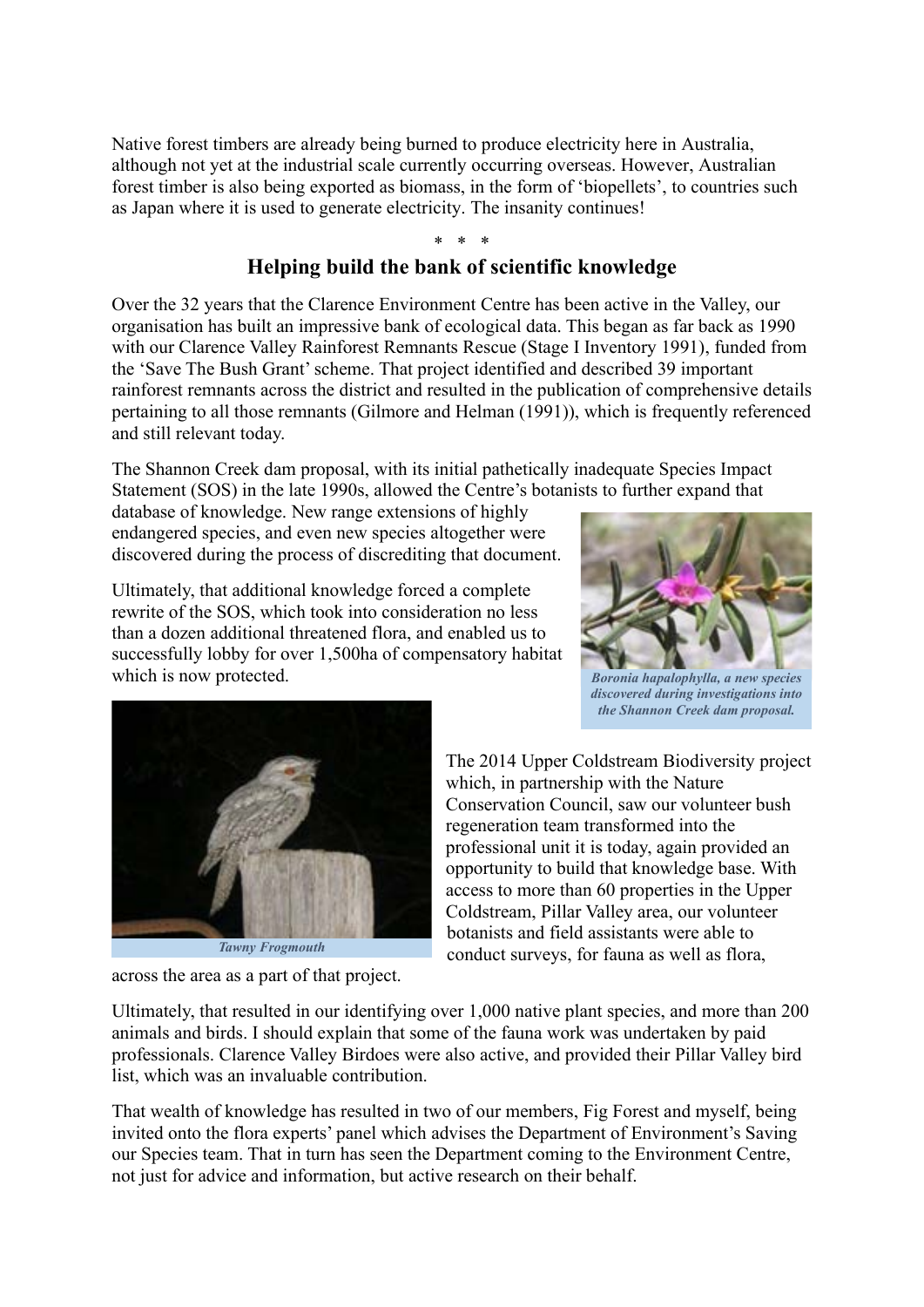Fig in particular, whose knowledge and experience far transcends botany, and the above projects, has been inundated with work, reviewing conservation plans, and undertaking surveys for various data-deficient species, including the endangered Rat's-tail Fern and Coastal Petaltail Dragonfly.

In recent months, the Environment Department has also approached the Centre, asking us to identify populations of Square-stemmed Spikerush, Lemon-scented Grass, and *Grevillea beadleana,* all endangered species. This is to assist the Department's Saving our Species team to identify suitable seed-collecting sites, sites that require funding for management actions to protect the species, and in the case of the Grevillea, to guide National Parks' staff to the two last remaining adult specimens, so that plant material can be taken for propagation to ensure the species' survival.

While genetic testing of the Grevilleas, which occur on Chambigne Nature Reserve, has yet to be done, there is a consensus of scientific opinion that this population is a different species to that which occurs at higher altitudes along the Great Dividing Range. With just 2 mature plants and 3 tiny seedlings remaining, this is a last-ditch effort to save the species from extinction, and the on-going monitoring of the population by Clarence Environment Centre volunteers, may have been crucial to saving the species.

## \* \* \* **Dirty water**

There's nothing like a bit of murkiness in our tap water to have rate-payers up in arms. In fact, only recently, heavy rains caused the usual "turbidity", a term used by those wishing to down-play concerns over muddy water, which led to councillors quizzing their water manager over the issue.

Of course, the tendency is to blame the filtration system, or in Grafton's case, the lack of. However, while the installation of a decent, albeit expensive, filtration plant might be desirable, the council, state government and the community really need to act to address the source of the problem, and all of us have a role to play.

Each year, an estimated 24 billion tonnes of fertile soil are lost due to erosion worldwide. That's 3.4 tonnes lost every year for every person on the planet. It's all very well to attempt to shrug off river turbidity as a natural result of heavy rain, but it's simply not the case, there are widespread activities that are causing this problem.

The Environment Centre has identified clearfelling of plantation timbers by Forest Corporation and the former Forests NSW, as a



*The Orara River after heavy rain. Many thousands of tonnes of soil is lost from along that river system every time it rains.*

major problem locally. This activity, involving 'ripping', a deep form of cultivation, with no erosion control in place, directly impacts our regional water supply. Even normal state forest logging regulations have recently seen buffer zones along all creeks gullies and drainage lines halved. Those buffer zones were specifically put in place to lessen erosion, and to compound the problem, many state forests are leased out for grazing by cattle.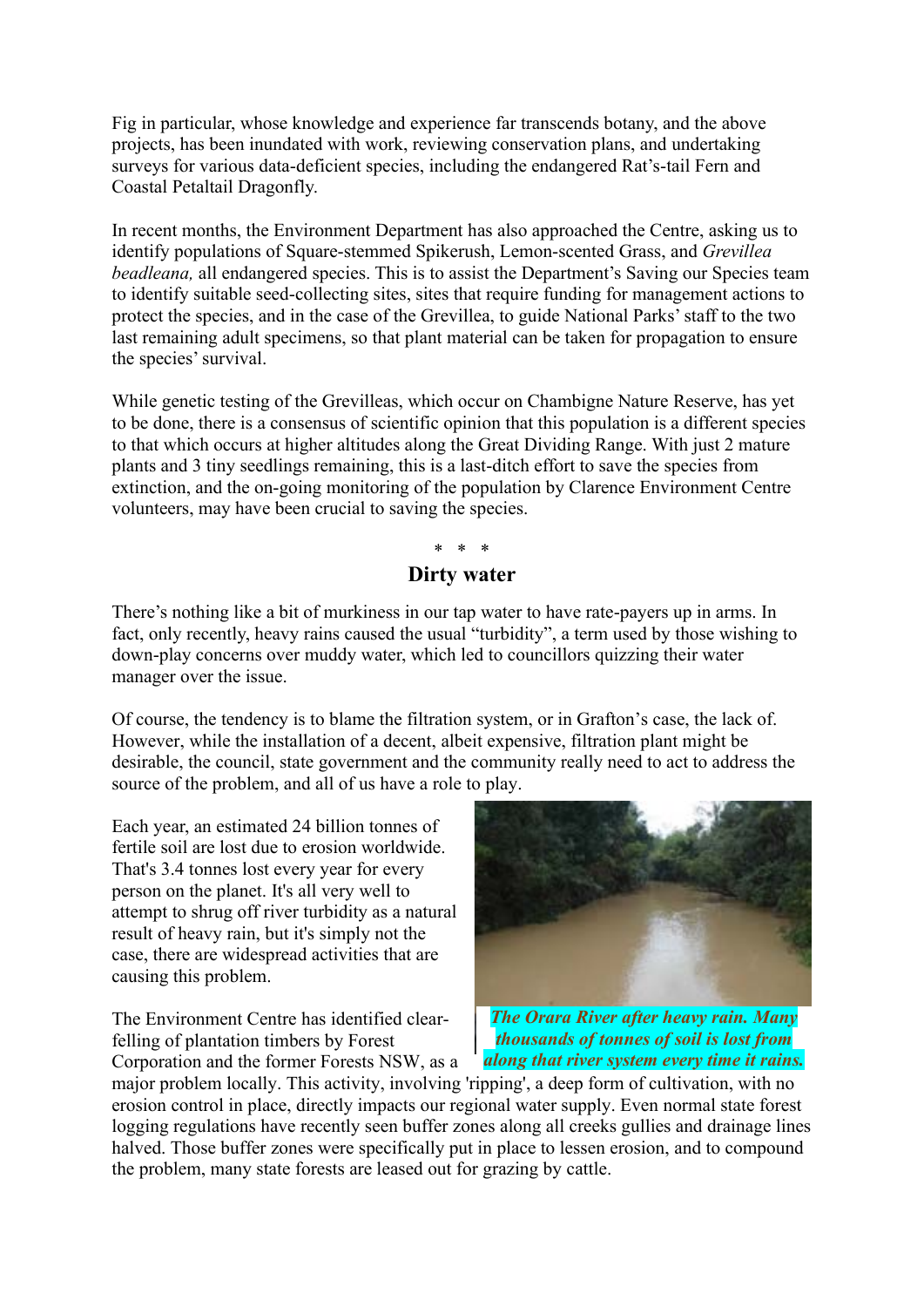

*Dundoo Creek next to a blueberry farm*

Then there is intensive horticulture (blueberries etc), with the Inter-agency Blueberry Advisory Committee identifying that erosion control across the board was virtually non-existent! That was over 5 years ago, yet the first heavy rain of this last season saw the Orara River turn into something resembling cream of chicken soup, and the industry must accept a share of the blame for this.

As well, a large percentage of the privately owned land in the valley is used for grazing, all criss-crossed by thousands of

kilometres of rivers, creeks, and gully lines, with barely any of them fenced. Cattle grazing of creek banks is hugely damaging, loosening the naturally fragile soils, destroying the vegetation that should be binding those soils, so that when storms arrive, the banks simply disintegrate and are washed away.

I recorded some horrific erosion events during the 4 years it took to build the new Pacific Highway across the valley, and every development contributes to the decline in water quality.

And I haven't even started on wake boating and water skiing

At the height of the 'wet' in February, we were doing some work on a property at Billy's Creek where a local creek was in flood, the area had escaped the bush fires and because the creek bank vegetation was intact, that water was crystal clear. It's as simple as that.

As I said, this is a problem that concerns us all and to which we all contribute to a lesser or greater degree.

## \* \* \* **Are these stalactites, or 'living' rock like stromatolites?**

On occasions I've come across what appear to be stalactites, hanging from the rooves of

sandstone rock shelters in our local area (see image at right). One person I'd asked even suggested they were 'living' organisms, formed by bacteria.

So, as they weren't in limestone caves where stalactites are commonly found, I sent this image to the Australian Museum in Sydney. They run a wonderful free information service called Search and Discover, where anyone can send in photographs of animals, insects, fossils, shells, etc, and their team identifies them for you.



Anyway, as always, the museum responded with the following advice: *"We have been studying these kinds of stalactites which form under rock overhangs, where there is no limestone. The rock does look like a sandstone/conglomerate.*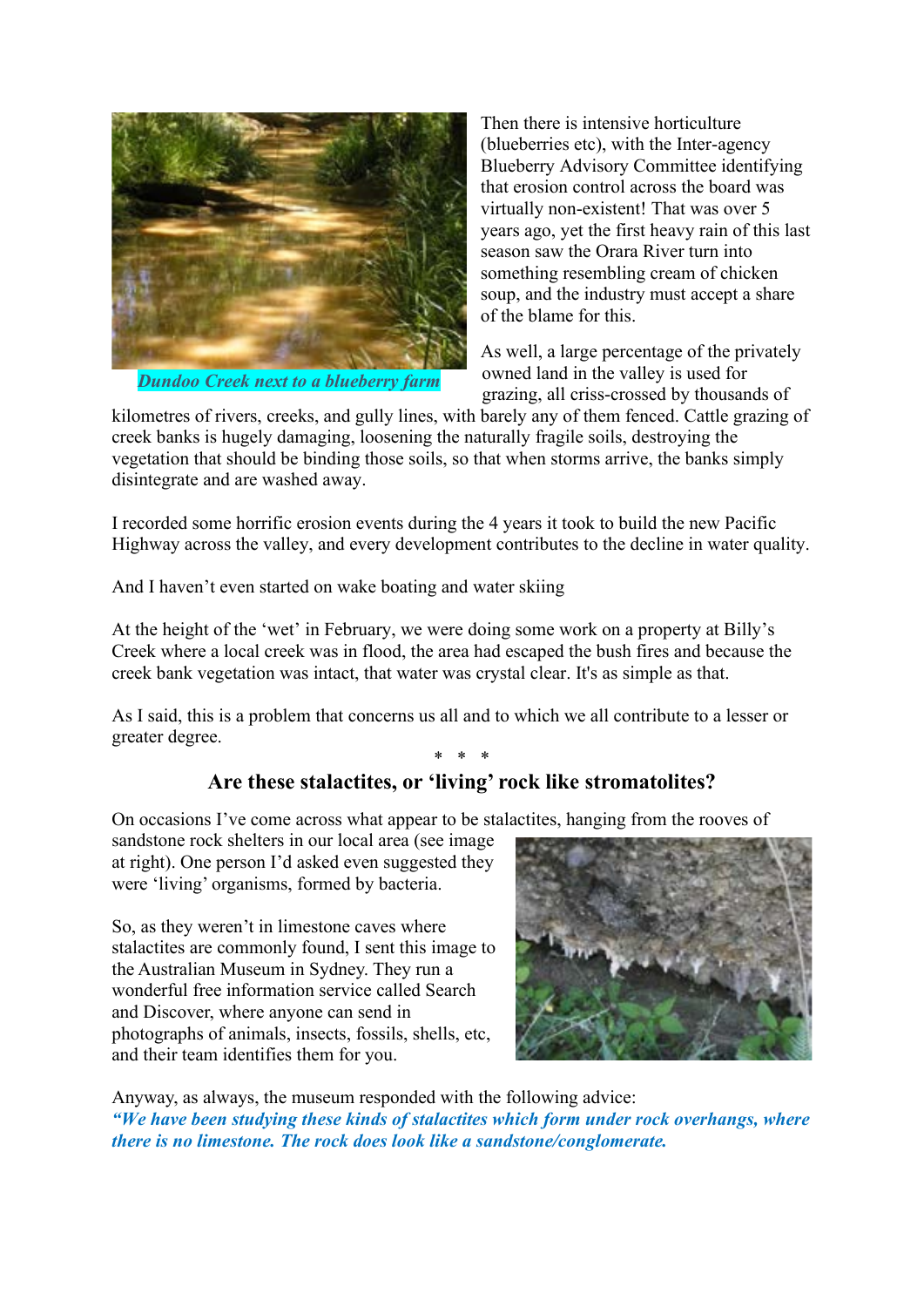*I think groundwater dissolves out calcium carbonate (calcite) scattered in the rock itself or calcium carbonate is carried in solution from elsewhere, and it just seeps out, loses carbon dioxide (mostly by evaporation) and forms stalactites.*

*This is common in some parts of the Blue Mountains and Sydney Basin too. From our work, the calcium carbonate stalactites may have a small magnesium content, and some may be the aragonite form of calcium carbonate as well as calcite.*

*Sometimes some blue-green algae can get involved too, and forms stromatolites – layered calcium carbonate/clay & silt sediment structures. I can only see a little green colouring in the images."*

## \* \* \* **Another government scheme that's bound to be rorted!**

Local Land Services (LLS) is looking for tracts of cleared land, private and public apparently, where they can fund the planting of trees for carbon storage, which sounds like a very positive idea.

One of the LLS officers was briefing us about it, asking us to identify possible properties where these initiatives could take place. However, while he was speaking, I was reflecting on all the Dunn's White Gum plantations that were part of the Howard Government's scheme back around 2003, involving managed investment schemes. Those were a disaster, and those plantations are still being bulldozed today, after all the companies involved went bankrupt.

Many of those plantations were established on land that already had up to 15-year-old regrowth, old-growth paddock trees, and remnant forest less than 1 hectare, that were flattened to make way for the "efficient management" of the plantations. Will this latest proposal end up being similarly rorted?



*20ha of timber plantation, bulldozed to establish blueberries at Lanitza*

A recent land-clearing episode at Lanitza came to mind, where blueberry growers have recently cleared what I think was a plantation that I'm still in the process of investigating that (see image at right).

The Bawden's Bridge blueberry venture that's appears to have collapsed leaving over 200ha covered with disintegrating plastic and weeds (see before & after images on the next page).

So, I was left wondering if those landowners can now cash in on their environmental vandalism under this new scheme and get paid to clean up their mess. Either way, I fear this new money will attract the same old 'shonks' who will ultimately make a lot of money while others, and more importantly the environment, will miss out.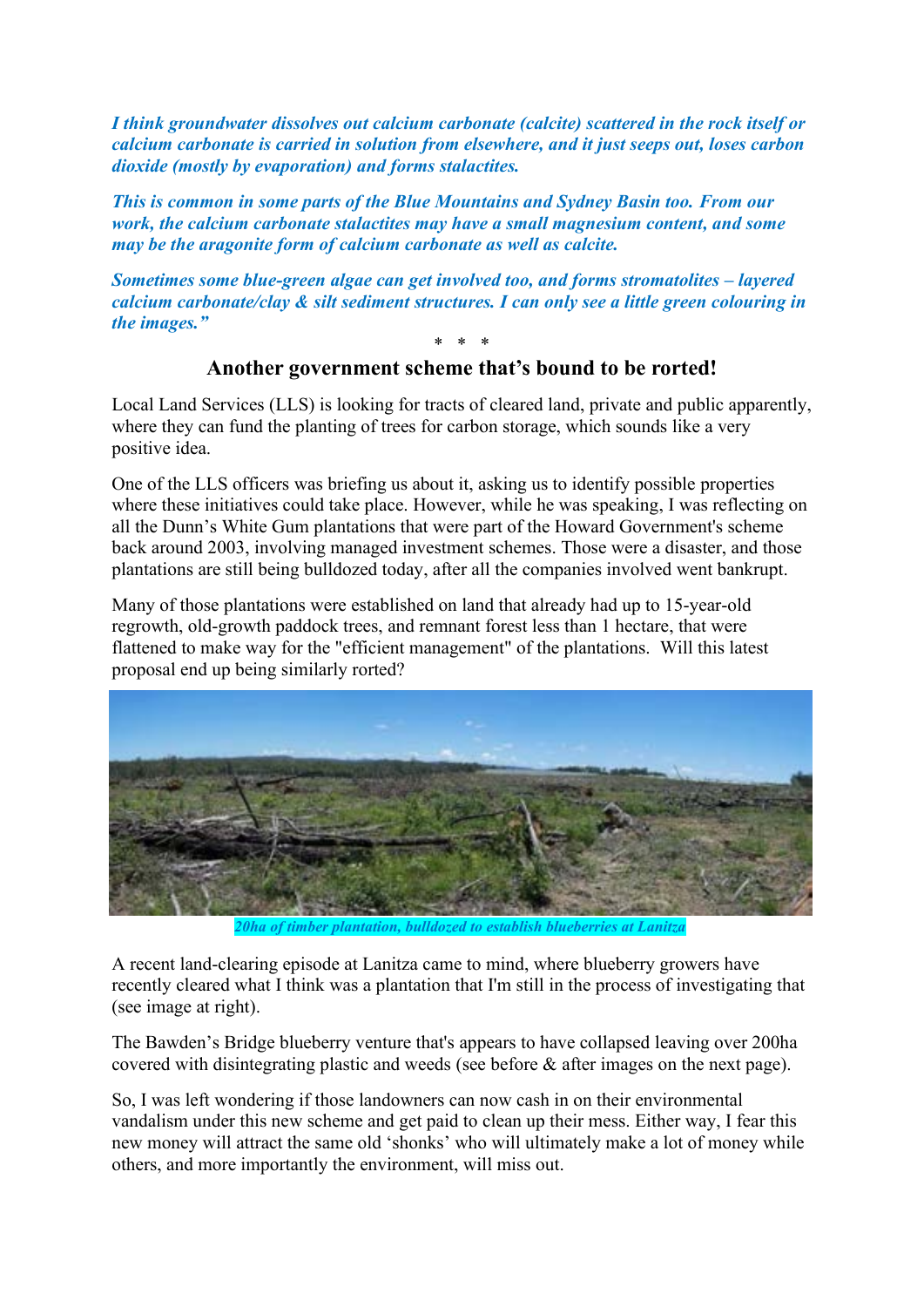

*Just a small part of the more than 200ha of land now under plastic, and today looking like this.*

## \* \* \* **Giving Dry Rainforest a helping hand**

Thanks to a \$300.000 grant from the NSW Biodiversity Conservation Trust, the Clarence Environment Centre is now into the third year of a 5-year bush regeneration project. The work is being undertaken across the western portion of Chambigne Nature Reserve, Council land west of Shannon Creek, and adjoining private property.

More than a dozen gullies containing dry rainforest remnants were initially identified through on-ground surveys, and from these, seven priority sites were selected for weed eradication work.

One of those sites lies within the Chambigne Nature Reserve and incorporates 4 kilometres of creeks and gullies that form the headwaters of Deep Creek, and containing dry rainforest. Last year, the team worked the lower reaches, removing mainly Lantana and Senna, and are now progressing up-slope into very rugged country.

The Centre's work has included comprehensive flora surveys of all work sites, and early on we identified numerous sub-populations of endangered *Phyllanthus microcladus* (Brush Sauropus) at the Deep Creek site.





That species is already being sitemanaged in the area under the Saving our Species program (SOS), though not at this particular site.

We also identified the endangered Brown Butterfly Orchid *(Sarcochilus dilatatus),* a species that has now been investigated for possible site management under the SOS program (see image at left). As this population was only the 3rd found in NSW, it is a strong candidate for additional funding.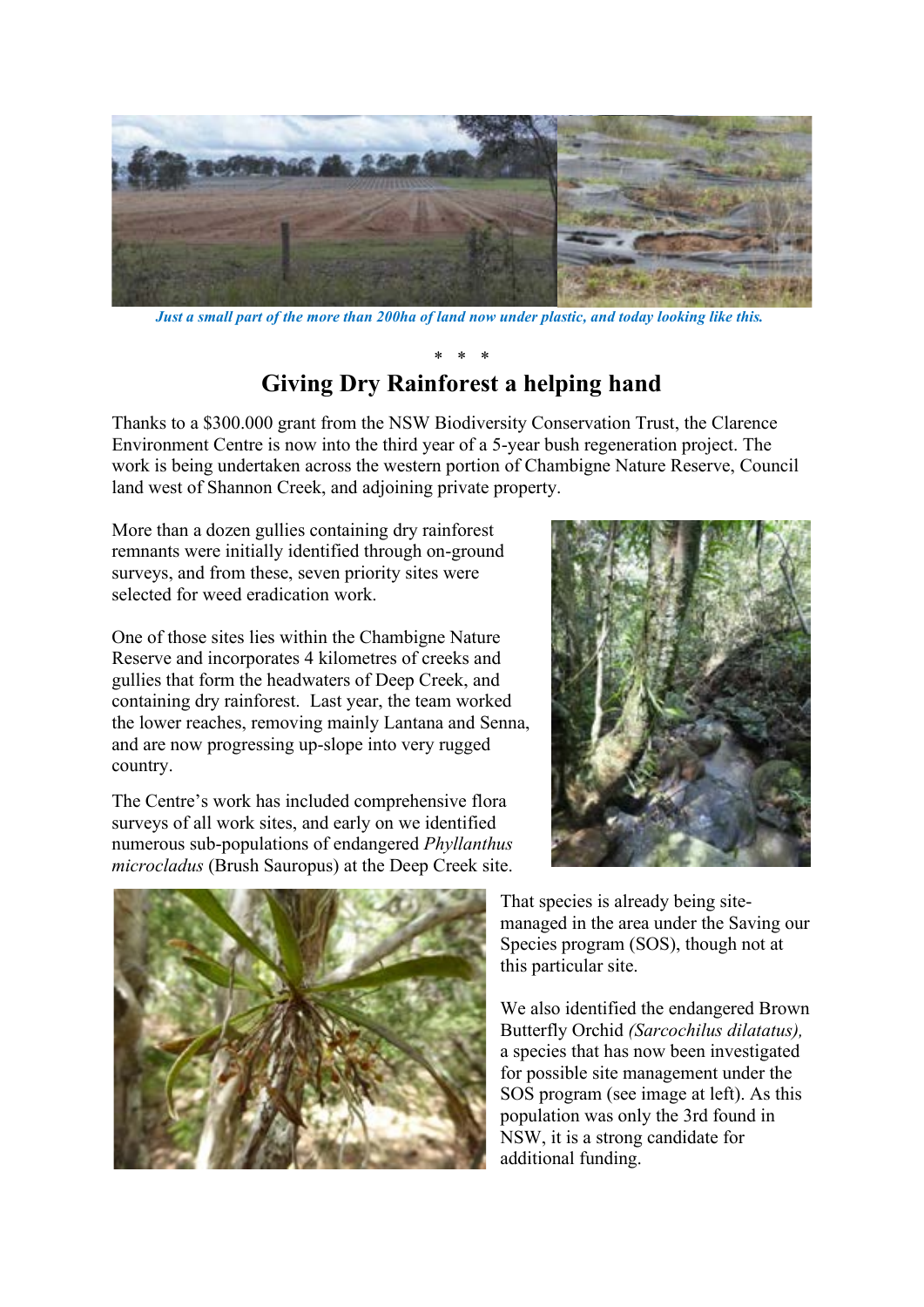Early flora and weed surveys identified a large remnant, possibly measuring more than 15 hectares of healthy Dry Rainforest growing in the deep valleys of those upper tributaries, which fortunately was spared the 2019 bushfires (see shaded areas on the map below.



*The latest acquisition to the Chambigne Nature Reserve includes a number of rainforest remnants, the largest and healthiest of which is the area shaded yellow-green above.*

In March, our botanists conducted a comprehensive flora survey of that area, finding yet another endangered species growing there, *Tinospora smilacina,* a woody vine (see photograph below right). A number of specimens were recorded scattered throughout, along with two more sub-populations of *Phyllanthus microcladus,* all of which have now been officially atlassed.



*Phyllanthus microcladus*



*Tinospora smilacina*

The rainforest, whilst being a form of Dry Rainforest,

is also referred to as the Endangered Ecological Community listing of Subtropical Rainforest, and may also align with the Federal listing. Described also as "Community 348 *(Vegetation Community Profiles, OEH 2012)*, Small-leaved Tuckeroo - Red Kamala dry rainforest with emergent Hoop Pine and Steel Box on the northern hinterland ranges", it is one of the few examples of rainforest where there are *Eucalypt* emergents. In this case it is Steel Box *(Eucalyptus rummeryi)* which seems to prefer to grow within rainforest in the local area.

Weed eradication, using splatter technique, has begun around the periphery where denser infestations of Lantana have been identified, while cut-and-paint work has been started within the rainforest itself.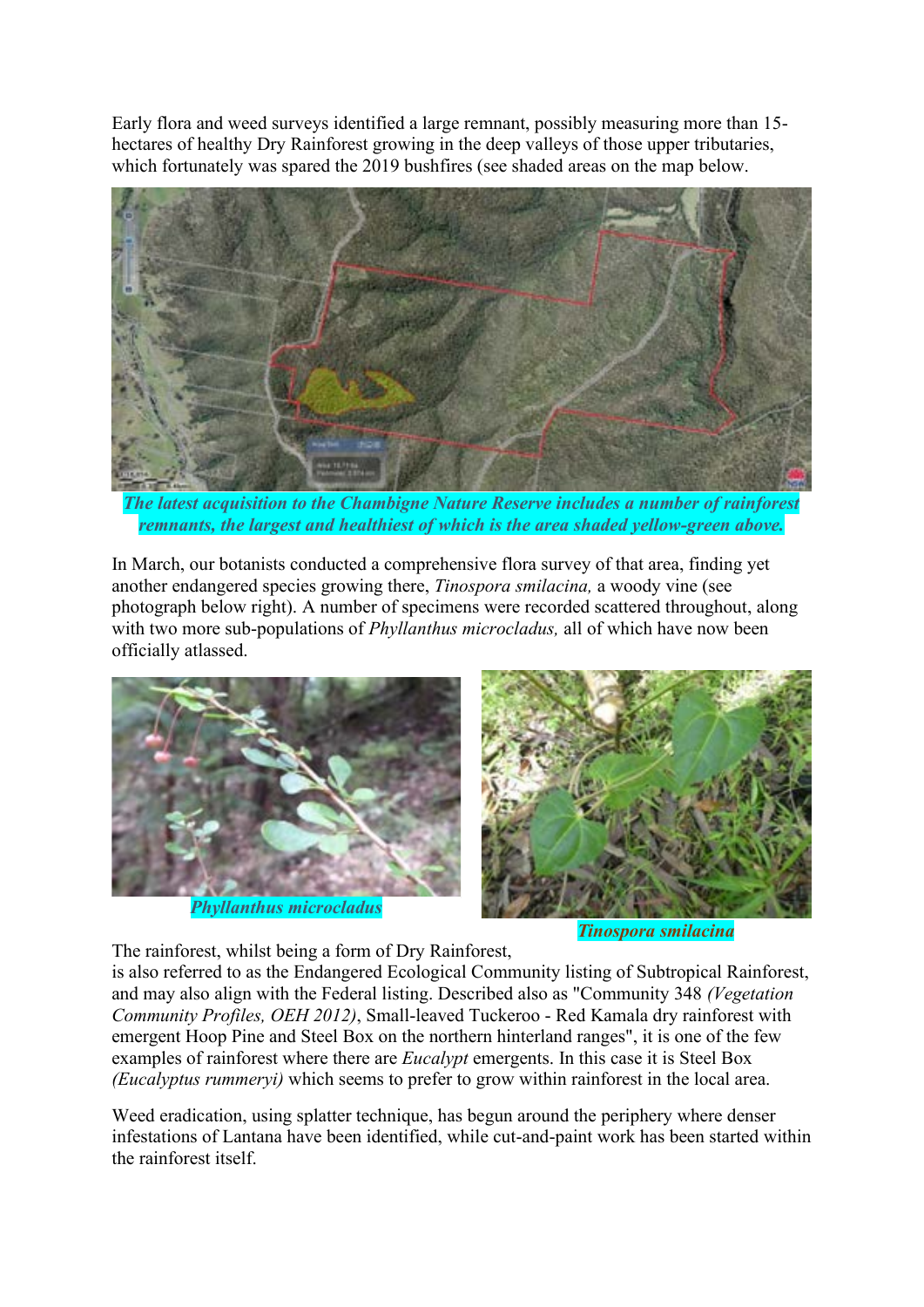This has been an exciting period for our project team, made so by the discovery of such a significant rainforest remnant that has been spared, so far at least, from the ravages of fire. However, we cannot stress enough the importance of protecting these remaining rainforest remnants from fire. The reason for that is clear when examining other gully lines nearby, which clearly once supported rainforest, but are now little more than eroded 'drains' as a direct result of continuous burning.



The project still has two and a half years to run, after which we are hoping to attract further funding to rehabilitate more of these threatened communities.

\* \* \*

## **LAWRENCE EGRET WETLAND, BEING RESTORED AS LAND FOR WILDLIFE**

Early on Saturday 24 April a group of volunteers, convened by the Clarence Environment Centre with help by Valley Volunteers, set to work to revegetate the landmark egret wetland on Rutland Street at Lawrence.

Once an iconic local attraction filled with noisy nesting and foraging waterbirds, the wetland for several years suffered from prolonged nutrient and chemical runoff through cattle grazing and surrounding urban development. This led to dieback of instream trees, invasion by exotic water hyacinth, and a large fall in the number of birds trying to use their traditional habitat.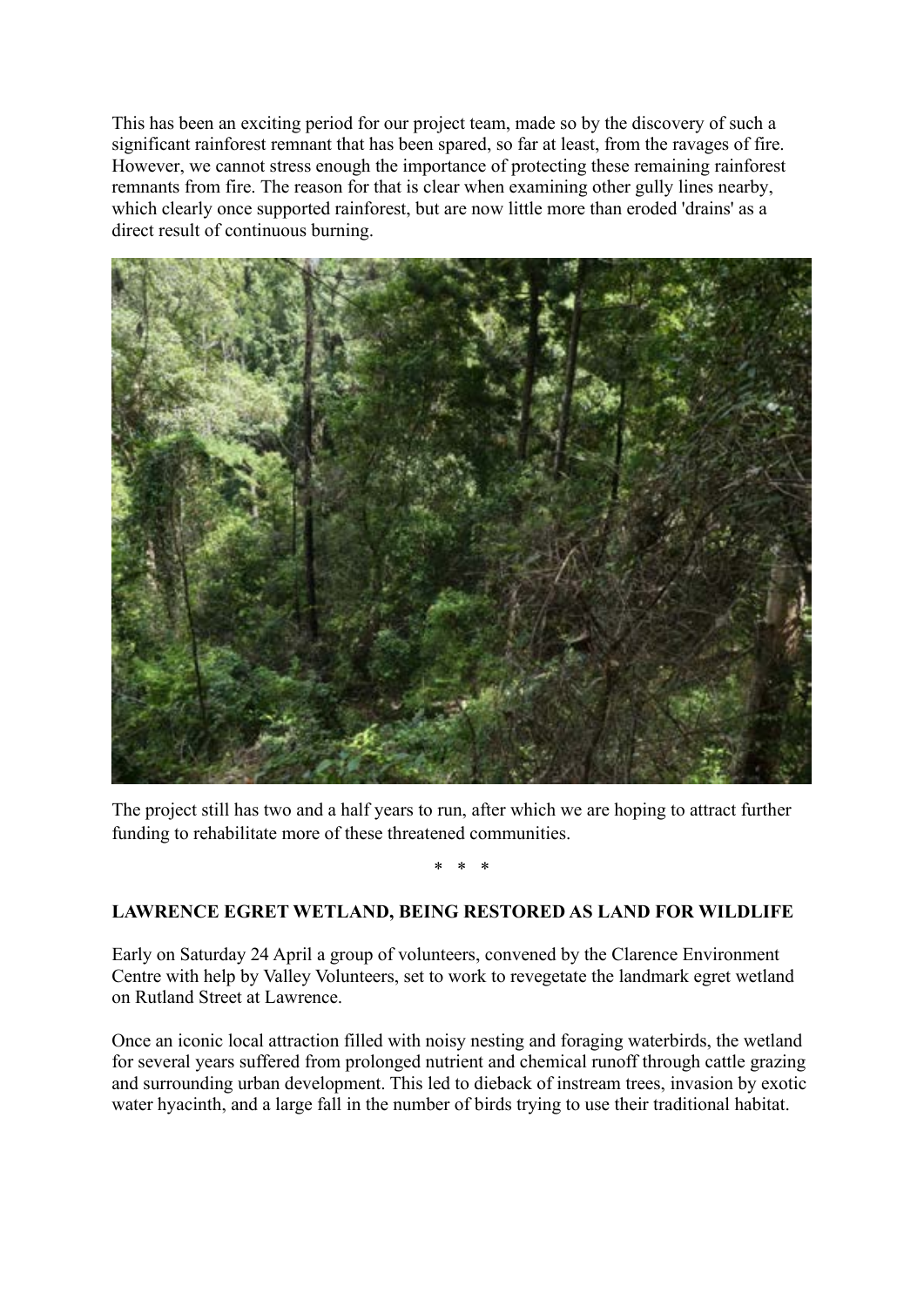Then in 2019 the wetland was bought by a local Lawrence couple, including many subdivided plots around the water's edge that could never be built on. Since then, Neville Watson and Elizabeth Parker have been replanting hundreds of swampland trees and shrubs around the riparian zone, as well as starting the massive task of eradicating the mat of hyacinth weed.

It didn't take long for the health of the wetland to visibly improve, and last year some regrowth of the swamp trees saw hundreds of cormorants, egrets, pelicans and spoonbills return to nest and raise their chicks.

In January the owners approached the Clarence Environment Centre to have the wetland registered as Land for Wildlife, which the



CEC delivers regionally to the Clarence Valley. This quickly led to an arranged planting bee to help with the wetland's restoration, and in February a group of volunteers planted 250 koala feed trees, collected from various private and donor commercial nurseries with assistance through the CEC's Land for Wildlife funding reserves. With timely additional rainfall these trees came along in leaps and bounds. Then the follow-up planting bee last weekend saw a further 423 assorted dry rainforest and swampland species in gullies and identified sites, setting the wetland up with as near as possible its full complement of original vegetation communities.

The CEC extends sincere gratitude to the landowners for enabling this work to happen, and to their wonderful volunteers, who worked non-stop for 3 hours in the sun with a sausage sizzle in payment for their willing help.

Thanks also go to DPIE for the donation of additional eucalypts provided under the NSW Koala Strategy, specifically to help restore koala habitat. Unfortunately, through a late order that delivery could not be filled to suit the veg communities, so only half could be used on site, with the others to go to where they naturally occur and will do better.

From Dec 2020 to April 21, again through small donations from their LfW fund, the CEC also successfully distributed a further 1,264 koala trees to 18 Land for Wildlife properties across the Valley, with a focus on those properties damaged by bushfires.

The CEC would like to emphasise that this work has all been in association with, and adds to, the great work being achieved by the recently formed Clarence Valley Koala Working Group. The CVKWG is made up of a number of authorities, organisations and individuals who have come together to pool their resources, knowledge and enthusiasm to ensure a healthy koala population in- perpetuity within the Clarence Valley.

Patricia Edwards *(CEC Vice president; Land for Wildlife Regional Coordinator) April 2021*

\* \* \*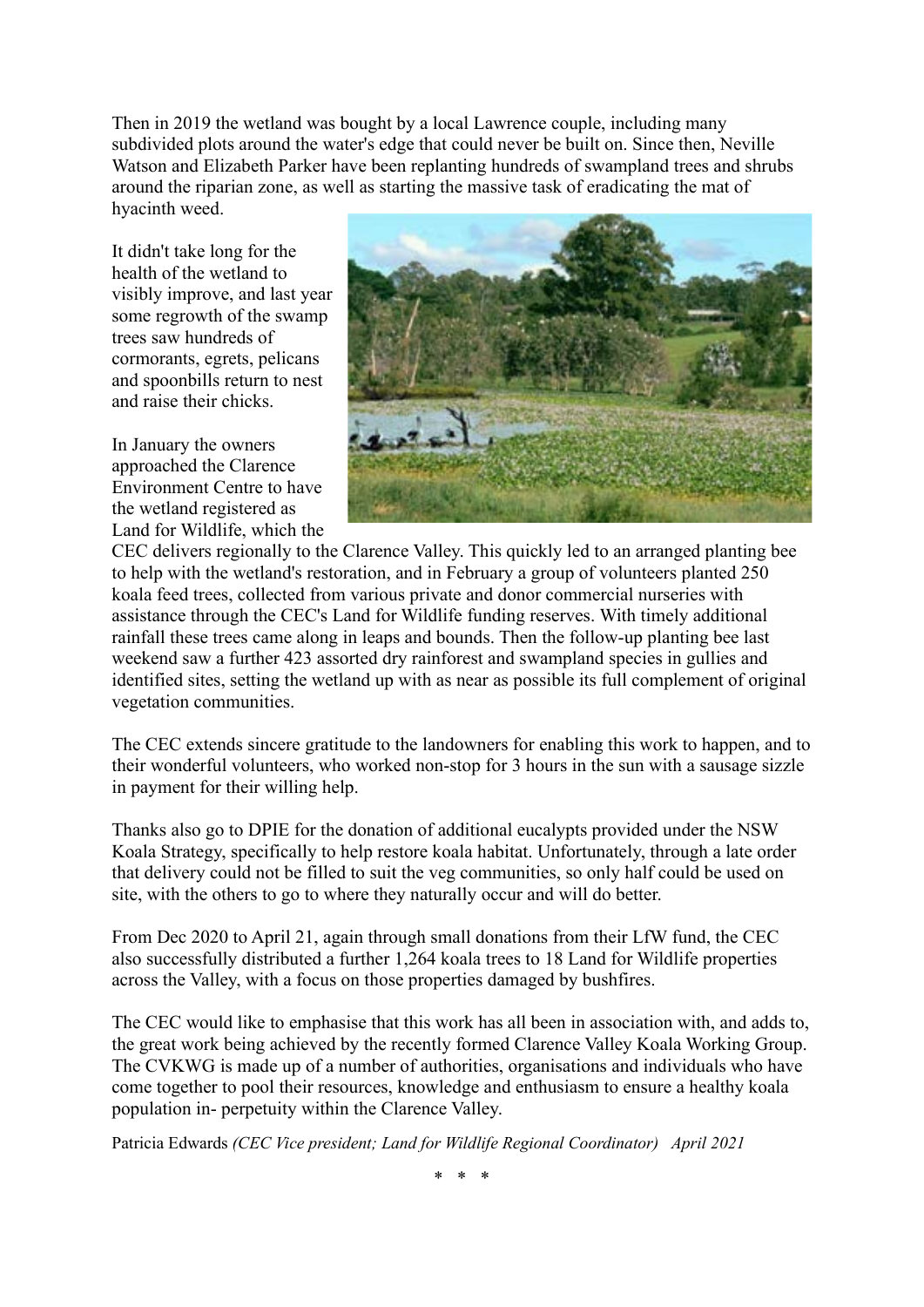## **Bushfire hazard reduction - 'No quick fixes' for bushfire crisis**

Yet another study has just been released which confirms that hazard reduction burning provides little or no protection against bushfires during periods of extreme fire danger, such as those experienced in spring – summer 2019.

The Sydney Morning herald summarised the report, that was published in *Nature Ecology & Evolution* journal, as follows:

"*Weather conditions were so extreme and landscapes so dry during the Black Summer bushfires that normal fire mitigation practices such as forestry management and hazard reduction burns had little effect. The fires ripped through landscapes with similar ferocity whether they were national parks, state forests or privately held land.*

*"When the weather is really bad, all bets are off," said Professor Ross Bradstock, one of the report's authors, adding that the adage "you can't control the weather but you can control the fuel" was blown away by the intensity of the fires. Professor David Bowman, the paper's lead author, said: "Our research is deeply concerning because it signals that there are no quick fixes to the ongoing fire crisis that is afflicting Australia and other flammable landscapes globally."*

*The researchers used satellite data to assess three regions in NSW and Victoria covering about 2.35 million hectares, about a third of the area burnt. The research adds to the conclusions of last year's NSW bushfire inquiry, which found fuel loads going into the fire season were no higher than the average during the previous 30 years. Professor Bowman said climate change, which increases the risk of severe droughts and extreme weather, "frames the whole thing".*

One thing that I have personally observed is that relatively intact old-growth forest remnants survived the fires far better than younger regrowth forests. It would be great to have research conducted into whether that is the case across the wider fire-impacted areas of NSW.

## \* \* \* **Council keen to protect a significant rainforest remnant at Lawrence**

When working at the Lawrence Egret Colony site recently, we observed what appeared to be a patch of healthy dry rainforest on the slope above the wetland. Venturing into the remnant, it was clear that it was in dire need of attention, with exotic weeds, mainly Coral Berry,



completely covering the floor of the forest, while invasive climbers including Cat's-claw Creeper and Morning Glory also threatening the forest structure.

However, amidst the weeds we discovered some gems, several specimens of endangered Brush Sauropus, a rare occurrence of Corky Milk Vine, which is probably a southern extension of its known range. The canopy has a wide range of rainforest species such as Foambark, Silky Oak, *The distinctive bark of Secamone elliptica, or Corky Milk vine* Australian Teak, and Python Tree.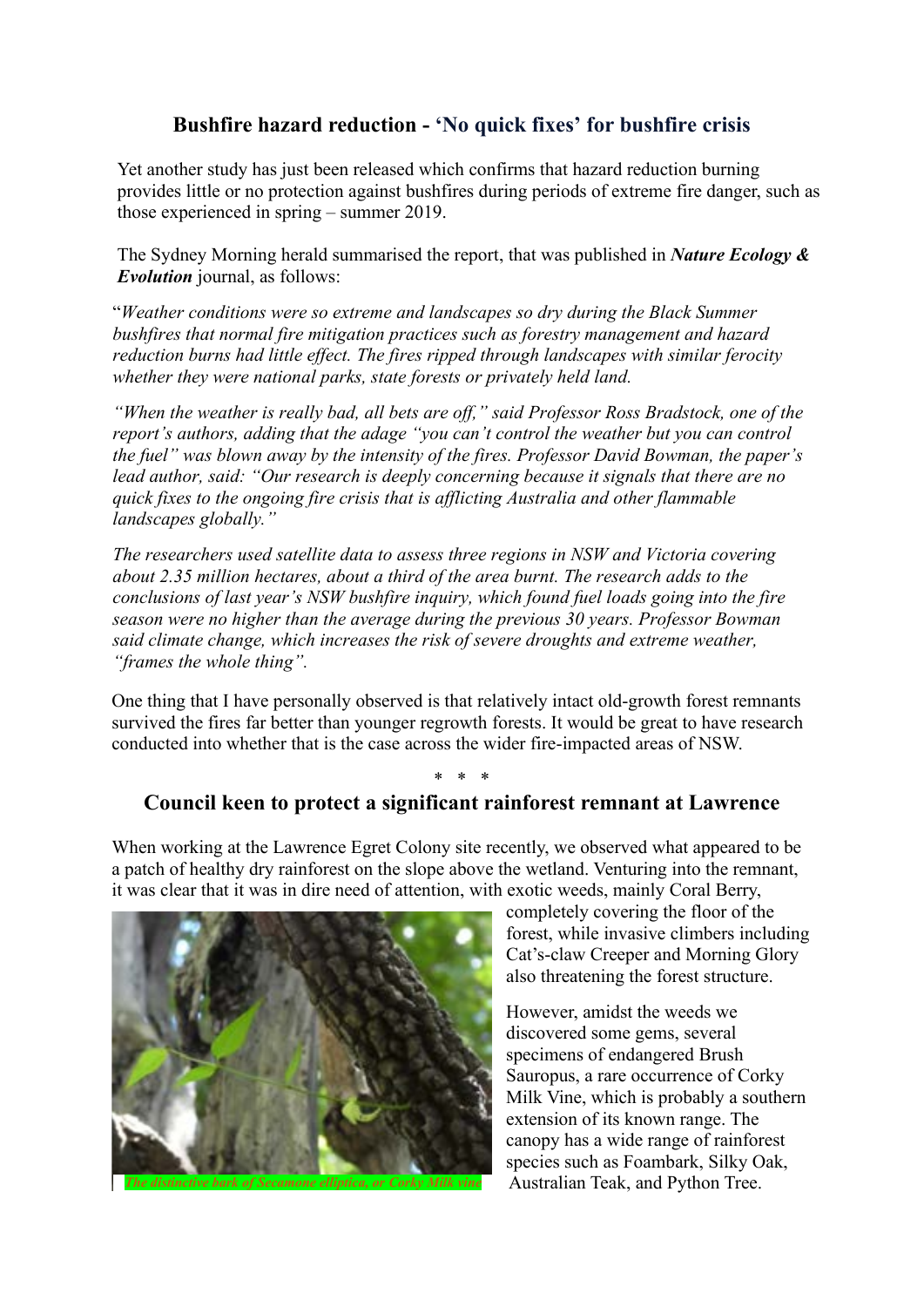Further investigation revealed that the remnant was on a crown road reserve, managed by Clarence Valley Council. The good thing is that the easement, which was likely surveyed well over 100 years ago, is never likely to be needed.



Council's management was more than happy for me to instruct their weed team on what species needed to be specifically protected, so hopefully the work will be carried out safely.

The Coral Berry has invaded much of the forest floor, but while it is highly invasive, it is easily pulled up, and something the residents can deal with. The trick is to remove the weed before it flowers and drops seed, and continue to do that until the soil seed bank is exhausted.

So, we contacted a couple of neighbouring householders who enthusiastically embraced the idea of undertaking some responsibility for maintenance of the remnant in the form of a working group. Council too has come to the party with a promise to use its weed team to 'break the back' of the weed problem, by ridding the plot of the exotic vines.



## \* \* \* **A great leap forward towards ridding the valley from the threat of mining**

A few days ago, our Clarence Catchment Alliance subcommittee presented three boxes containing about 10,400 signatures on our "No Mines" petition to Catherine Cusack, MLC.

The ceremony took place at the Lawrence Hall on Friday  $7<sup>th</sup>$  May, and Ms Cusack graciously accepted the responsibility of presenting the petition in the NSW Upper House the following week. The issue will then be debated, so it is now incumbent on our committee to brief other politicians who are willing to support our cause.

The outstanding success of the campaign to date is testament to the dedication and hard work put in by our management team, who deserve our gratitude and support.

\* \* \*

## **Clarence Environment Centre hosts a nature walk for Lions Club Clarence Environmental**

Intermittent showers on the day of the Lion's Club picnic day at Shannon Creek on 2 May did not disrupt the enjoyment of a nature walk, led by Clarence Environment Centre's John Edwards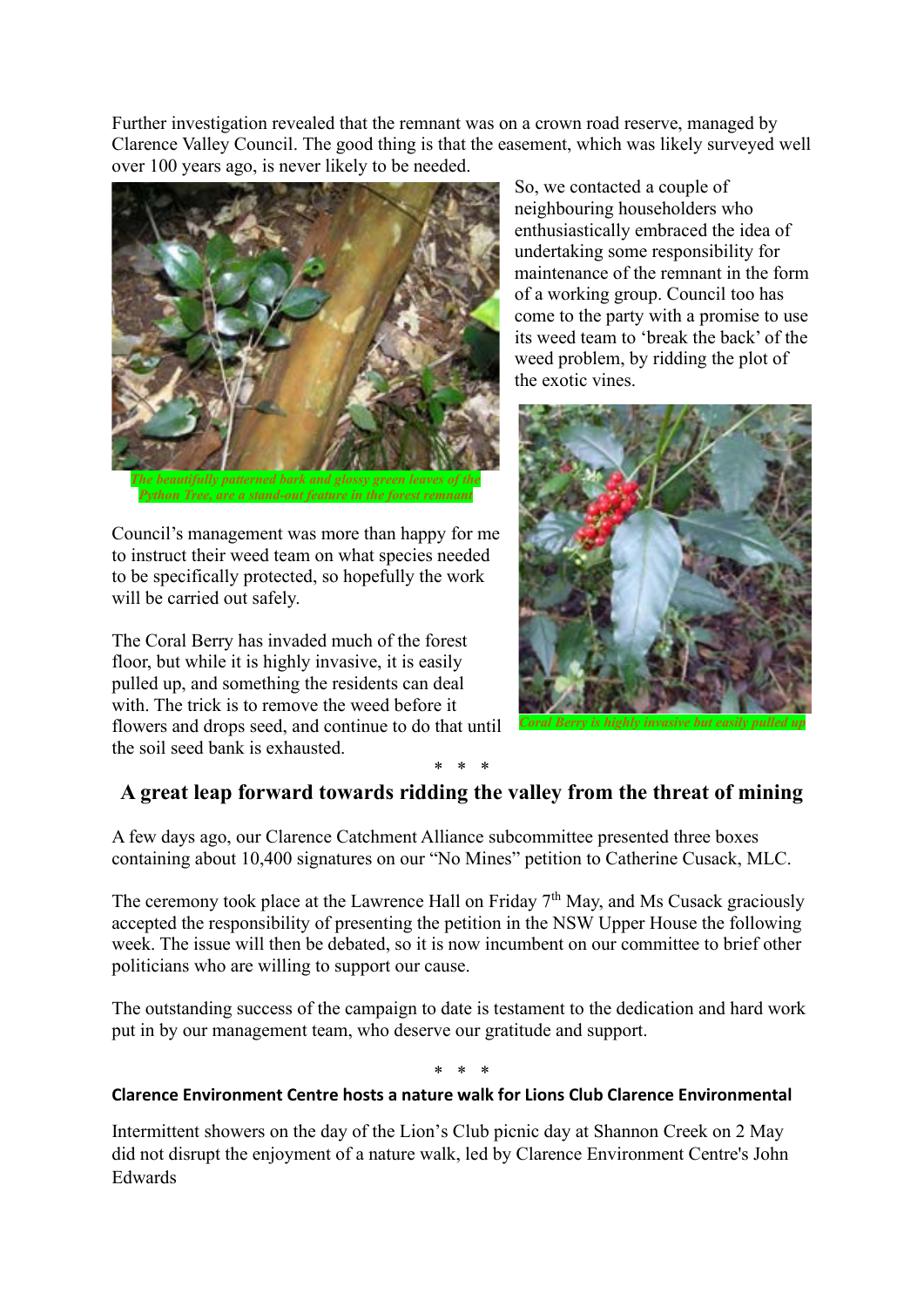For 44 years John and I have lived near Shannon Creek, with the rugged sandstone landscape as our back yard. Because of this, and the area's isolation, we can proudly claim to be responsible for identifying virtually every plant species that occurs within a ten km radius of

our home. By this study, and also John's ongoing work around the Clarence, linked with his remarkable bush skills, he was the obvious person for the Lions Club to invite to head their walk.

The first thing the group asked to see was the Endangered Shannon Creek Boronia (*Boronia hapalophylla -* Edwards/Edwards/ Duretto). This striking little shrub is easily spotted in the bush by its year-round flowering habit, but is also recognisable by the strong scent given out by its leaves. This



became evident when every person in the 20-strong group could easily pick up the not unpleasant odour permeating from a single crushed leaf.



*Shannon Creek's Jurassic landscape*

John gave them a hands-on demonstration of how the steep sandstone ridges act like a sponge, sopping up rainfall then gradually filtering it downwards to sustain the diversity of plant life, which seemingly exists in an arid rocky landscape without a drop of moisture. This demonstration was also used during the early design phase of the Shannon Creek dam, to explain concerns about the highly porous nature of the rock and how soft and friable it becomes when saturated.

John also spoke about the large number of plant species that exist nowhere in the world except at Shannon Creek, and explained how a substantial number were recorded as official range extensions by the Sydney Herbarium, so considerably adding to the knowledge of the Clarence Valley's flora values.

It was also exciting at that time to have a number of our finds accepted as threatened species by the NSW Scientific Committee, following our nominations for this status. The Boronia was one of these species.

A unique Brown Bloodwood-Sandstone mahogany tree combination was also pointed out to the group, as were the endangered Brush-tailed rock-wallabies that inhabit the numerous sandstone caves in the vicinity, and the bushwalkers were even treated to a taste-test of certain bush tucker species as they made their way across the rocky slopes.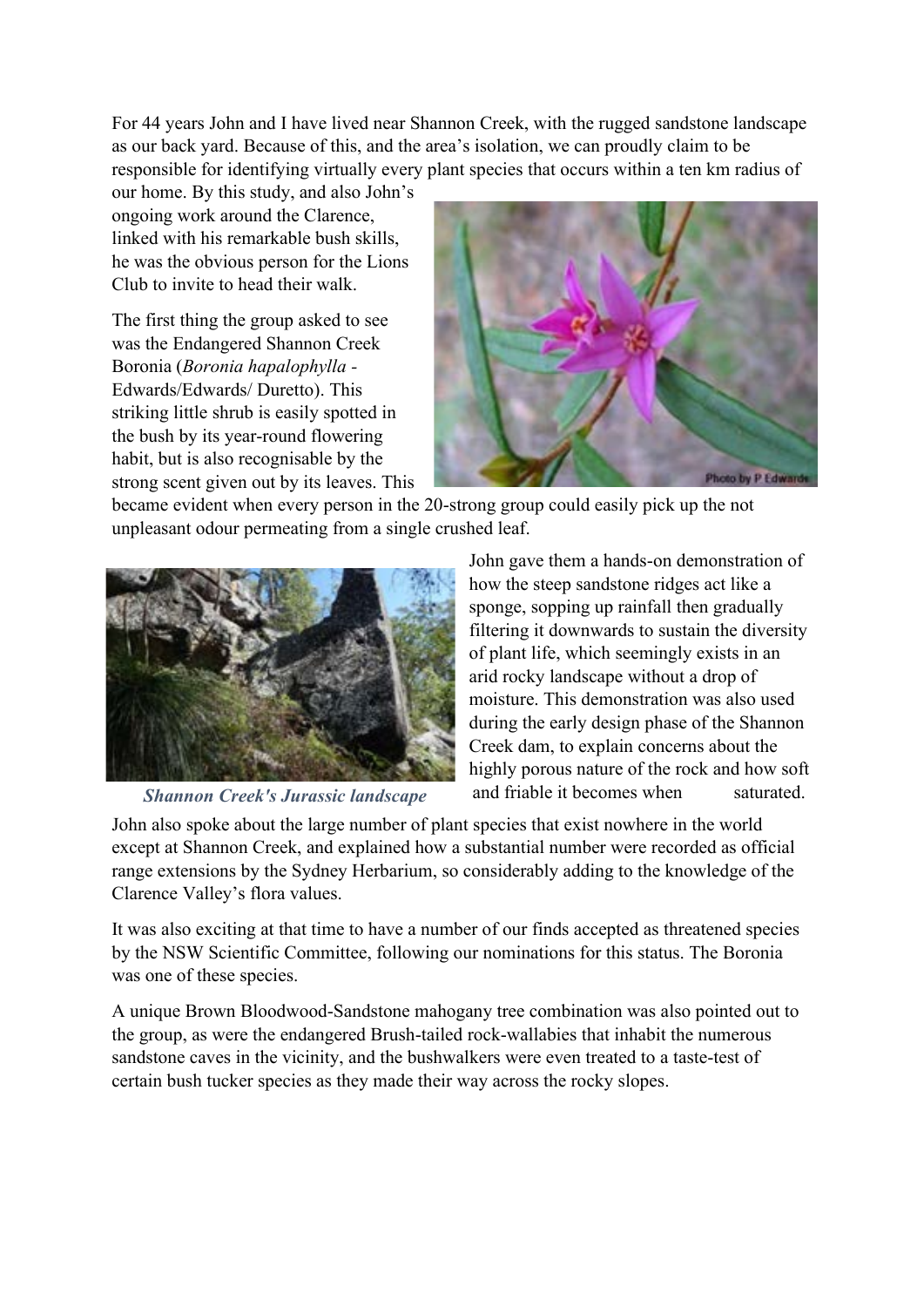

Local knowledge, however, became most pronounced when John led the climbers onto an historic dray track, cut along the ridge by early settlers to Shannon Creek at the end of the 19th century. The historic "cutting" (left and below) was known to the then landowner when first 'rediscovered', but otherwise unsuspected. At that time we were researching family histories for the History of Coutts Crossing & Nymboida Districts (CCND Historical Society1986), so it was good to be able to make its existence publicly known, as well as its history. This successfully ensured its protection by the Dept of Commerce and NC Water during construction of the Shannon Creek dam – a status that remains in place today.

The Clarence Environment Centre strongly supports the work of the

recently formed Clarence Valley Lions Club Environmental arm, and thanks the Committee for this opportunity to help pass on some important local knowledge.

We also extend our personal warm gratitude to the Lions club Committee for the unexpected quality gifts presented to John and I at the day's end. This generous gesture was entirely unnecessary, but nevertheless has been sincerely appreciated and enjoyed.

Pat



## \* \* \* **Answering the critics**

Following the reporting of the hand-over to State Government of the 10,000-signature petition against mining in the Clarence River catchment, there has been some criticism voiced in the media. This has been levelled mostly against Council for making the decision to call on the state government to place an embargo on mining in the valley, without consulting the public.

While the 3 year-long campaign by the Clarence Catchment Alliance, which resulted in the 10,000 signatures, could well be seen as a clear indication of the community's feelings on the subject, we should not lose sight of Council's responsibilities.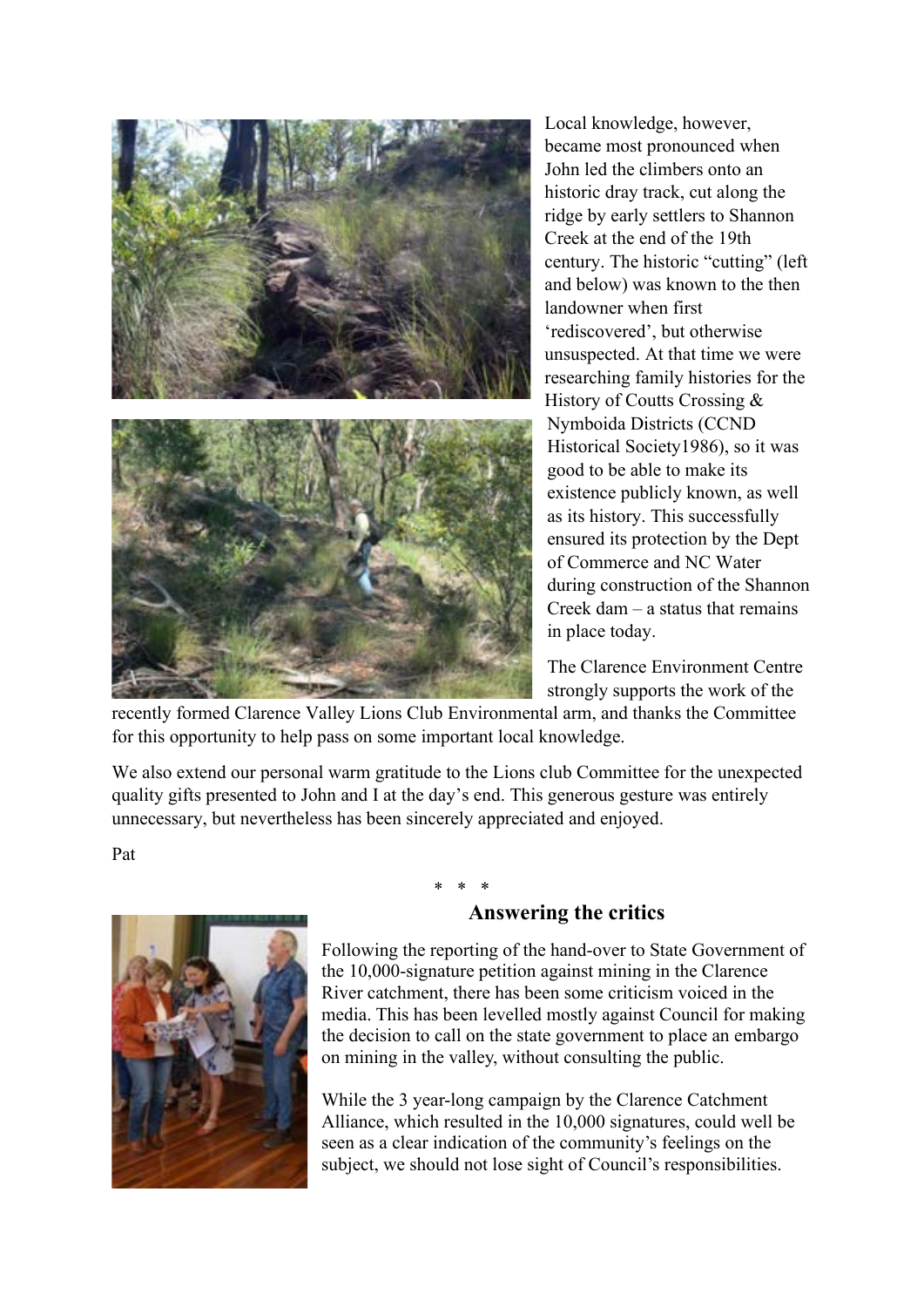One of their foremost responsibilities is to ensure safe drinking water to the residents of, not only the Clarence Valley, but also those living in the Coffs Harbour local government area.

So, when Queensland minerals explorer, Chris Wilson Investments, applied for a licence to drill in search of gold and silver across a 198 square kilometre lease just west of Glenreagh, which straddled the Nymboida and Little Nymboida Rivers, Council took notice. The reason for that was the fact that those 2 waterways provide all the water flowing into the Nymboida Weir, the source of all water for the Coffs Harbour Regional Water Supply.

Remarkably, Council only learned of this application via Facebook, and was never formally asked by either the proponent, or the Department of Planning, if it had any objection.

Anchor Resources has been drilling across the Dorrigo Plateau for more than a decade, but focusing on searching for Antimony at Beilsdown River, 12km from Dorrigo, and Gold at Blicks River, near Tyringham. Both of those rivers are major tributaries of the Nymboida.

To the west of Grafton, we have the Clarence Gorge, just below the confluence of the Upper Clarence River, which drains from the Queensland Border in the north, and the Mann River, which contains flows from numerous "wild Rivers", including the Nymboida, which drain an enormous catchment to the south. Along a section of that river system above the Gorge, across mountainous areas of extreme scenic beauty, three other exploration companies are at various stages of drilling operations, focussed on finding copper and cobalt.

The terrain across which all those mining leases stretch, is some of the steepest and most rugged in the state, and is also one of the wettest, two factors that combine to create a high risk of spillage from toxic waste dams at mine sites. With all of those minerals being highly toxic, or involve the use of toxic substances during the extraction processes, is it any wonder Council is worried.

When community groups raised concerns about those risks, they were met with indifference from their elected representatives, as was Clarence Valley Council when it requested the embargo. According to those responses, there is no risk because the work is only exploratory, only drilling a few holes.

The reality is however, that when the local environment centre alleged that one operator was in breach of its licence, the Resources Regulator investigated. That investigation confirmed the allegations, resulting in the suspension of both that company's exploration licences for six months while a clen-up was undertaken. The company claims that work cost them \$300,000 dollars, and were also made to pay close to another \$100,000 in penalties and costs to the Regulator. All that happened **before** any extraction work began.

There are already waterways in the Northern Rivers, and across all of the country, that have experienced mining disasters, that are now permanently contaminated, a fact downplayed by politicians as historical, and couldn't happen today. That claim is contradicted in the 2017 Academy of Technology and Engineering's (AT&E) 2017 report; *"Addressing the environmental impacts of Australian mining's past and future".*

That report identifies that: *"Mining poses a variety of environmental risks, including potential impacts on ground and surface water quantity and quality, air quality, biodiversity, landscape stability and climate change".*